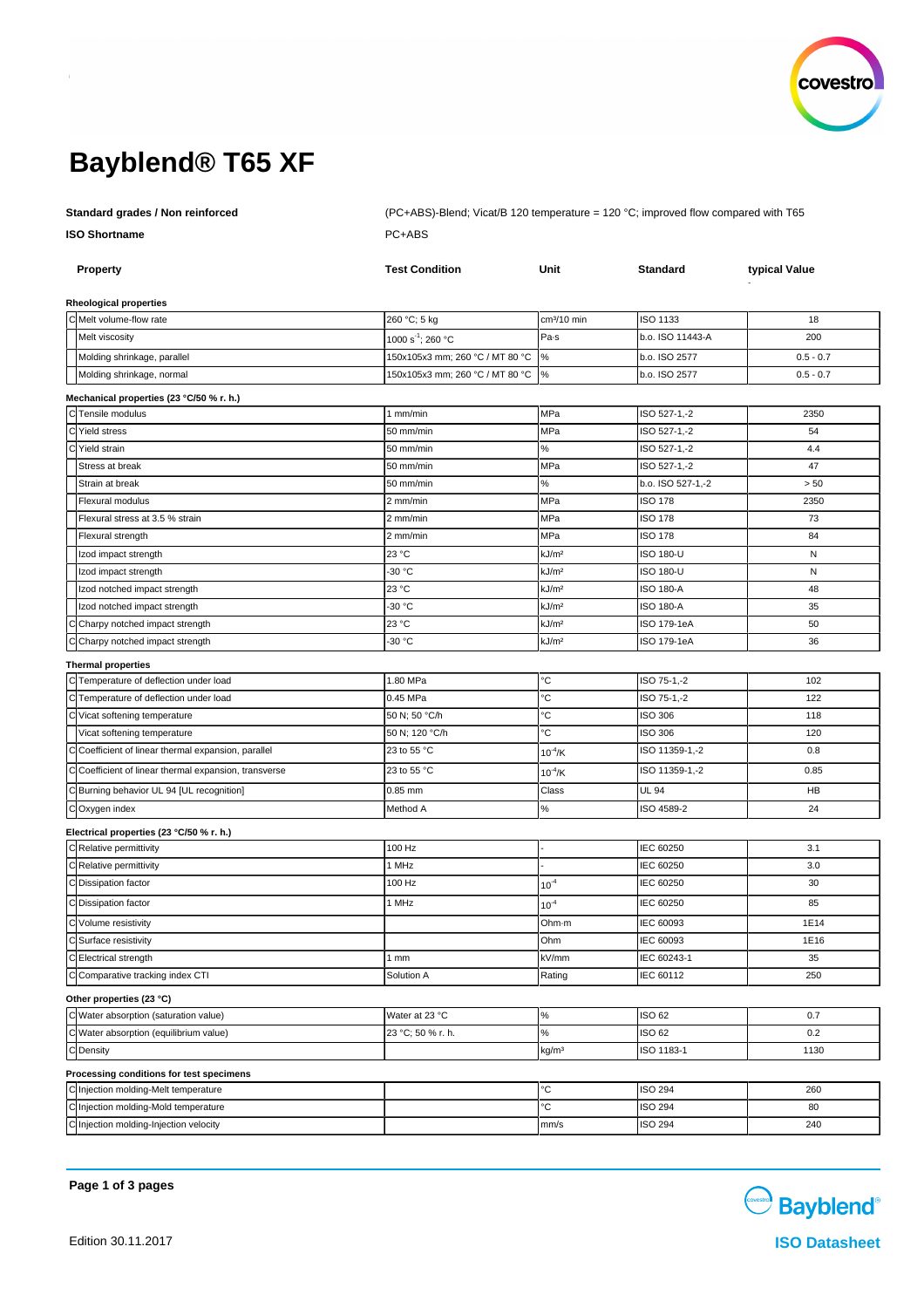

# **Bayblend® T65 XF**

| Property                                            | <b>Test Condition</b> | Unit         | <b>Standard</b> | typical Value   |  |  |  |  |
|-----------------------------------------------------|-----------------------|--------------|-----------------|-----------------|--|--|--|--|
| <b>Recommended Processing and Drying Conditions</b> |                       |              |                 |                 |  |  |  |  |
| <b>Melt Temperatures</b>                            |                       | °C           |                 | $240 - 270$     |  |  |  |  |
| Standard Melt Temperature                           |                       | °C           |                 | 260             |  |  |  |  |
| Barrel Temperatures - Rear                          |                       | °C           |                 | $220 - 230$     |  |  |  |  |
| Barrel Temperatures - Middle                        |                       | °C           |                 | $225 - 235$     |  |  |  |  |
| Barrel Temperatures - Front                         |                       | °C           |                 | 230 - 240       |  |  |  |  |
| Barrel Temperatures - Nozzle                        |                       | $^{\circ}$ C |                 | $255 - 265$     |  |  |  |  |
| Mold Temperatures                                   |                       | °C           |                 | $70 - 90$       |  |  |  |  |
| Hold Pressure (% of injection pressure)             |                       | %            |                 | $50 - 75$       |  |  |  |  |
| Plastic Back Pressure (specific)                    |                       | bar          |                 | $50 - 150$      |  |  |  |  |
| Peripheral Screw Speed                              |                       | m/s          |                 | $0.05 - 0.2$    |  |  |  |  |
| Shot-to-Cylinder Size                               |                       | $\%$         |                 | $30 - 70$       |  |  |  |  |
| Dry Air Drying Temperature                          |                       | °C           |                 | $95 - 110$      |  |  |  |  |
| Dry Air Drying Time                                 |                       | h.           |                 | $\overline{4}$  |  |  |  |  |
| Moisture Content max. (%)                           |                       | %            |                 | $\leq 0.02$     |  |  |  |  |
| Vent Depth                                          |                       | mm           |                 | $0.025 - 0.075$ |  |  |  |  |

**C** These property characteristics are taken from the CAMPUS plastics data bank and are based on the international catalogue of basic data for plastics according to ISO 10350.

Impact properties:  $N =$  non-break,  $P =$  partial break,  $C =$  complete break



**Page 2 of 3 pages**